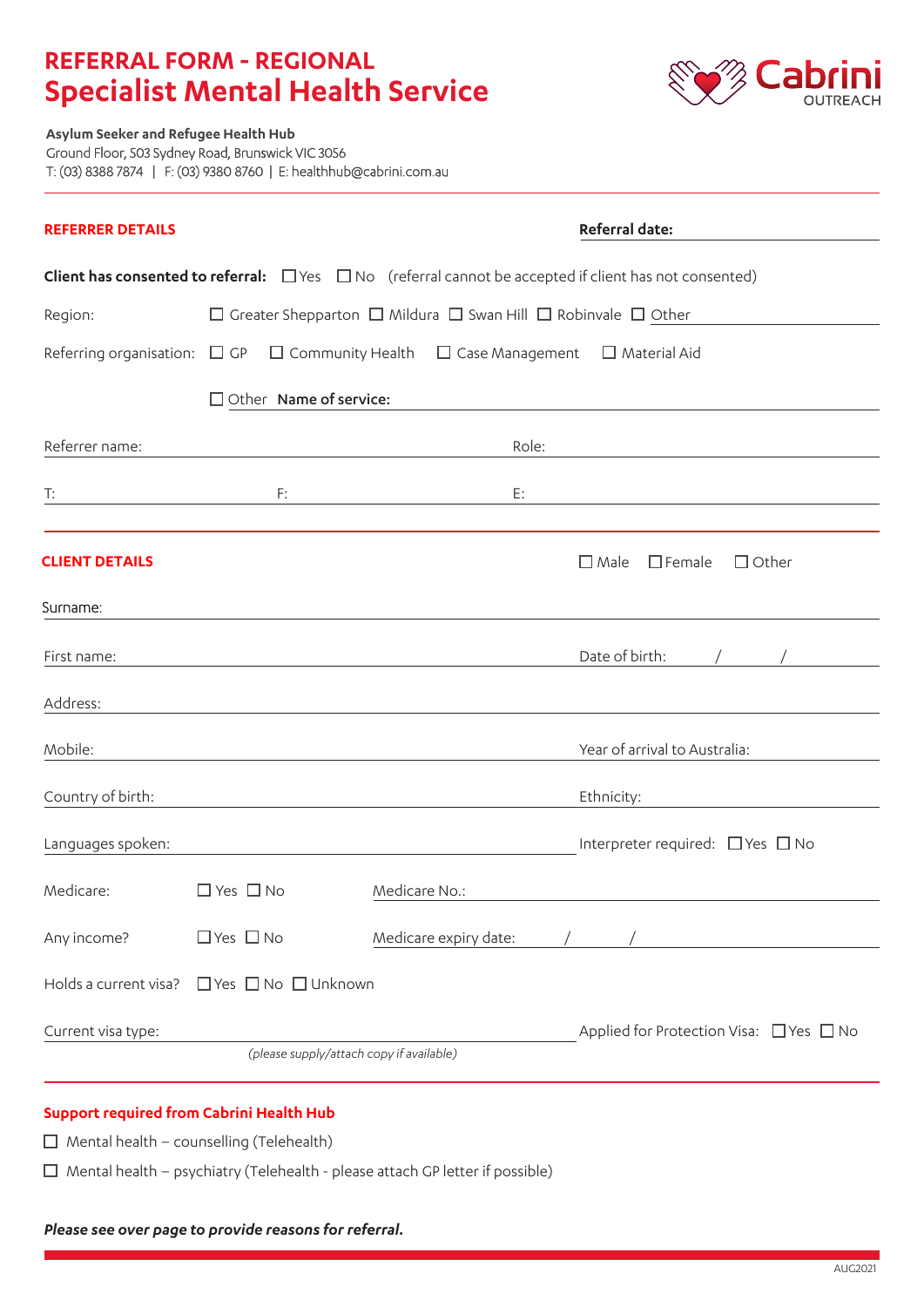### **REFERRAL FORM – REGIONAL Specialist Mental Health Service**

Please complete the following screening tool with the client. All nine questions must be asked and answered. The client is not to be given this form to fill in. The user is to ask the questions and record the answers. If required, only a professional interpreter is to be used. If no interpreter is available, please do not complete the screening tool.

| Questions                                                                                              |                                                                                                                                                                          |           | <b>Yes</b> |
|--------------------------------------------------------------------------------------------------------|--------------------------------------------------------------------------------------------------------------------------------------------------------------------------|-----------|------------|
| 1.                                                                                                     | Before arriving in Australia, have you ever seen a doctor or health worker, gone to hospital, or taken<br>medicines for your 'nerves'? (i.e. mental or emotional health) |           |            |
| 2.                                                                                                     | Have you <b>often</b> wished you were dead, wanted to kill yourself or ever attempted suicide or harmed<br>yourself?                                                     |           |            |
|                                                                                                        | If Yes to Q1 or Q2 (tick)                                                                                                                                                | <b>No</b> | <b>Yes</b> |
| "In the last 4 weeks"                                                                                  |                                                                                                                                                                          |           | <b>Yes</b> |
| 3.                                                                                                     | Have you felt very restless, like you can't keep still?                                                                                                                  |           |            |
| 4.                                                                                                     | Have you lost interest in things? (prompt: things you usually enjoy)                                                                                                     |           |            |
| 5.                                                                                                     | Have you worried about going crazy or 'losing your mind'?                                                                                                                |           |            |
| 6.                                                                                                     | Have you felt very fearful? (prompt: scared or afraid)                                                                                                                   |           |            |
| 7.                                                                                                     | Have you felt very trapped or caught? (prompt: like you are trapped in a situation you cannot get out of)                                                                |           |            |
| 8.                                                                                                     | Have you had a <b>lot</b> of pain in your body?                                                                                                                          |           |            |
| 9.                                                                                                     | Have you felt very worthless? (prompt: like you have no worth or value)                                                                                                  |           |            |
| TOTAL $Q3 - Q9$                                                                                        |                                                                                                                                                                          |           | $Y =$      |
| If 'Yes' to $\ge 2$ of Q3 – Q9 $\rightarrow$ Screen positive = Yes<br><b>Screened positive? (tick)</b> |                                                                                                                                                                          |           |            |

#### **Reason for referral:**

### **What other organisations are supporting the client?**

| More info / name: |
|-------------------|
| More info / name: |
| More info / name: |
| More info / name: |
| More info / name: |
|                   |